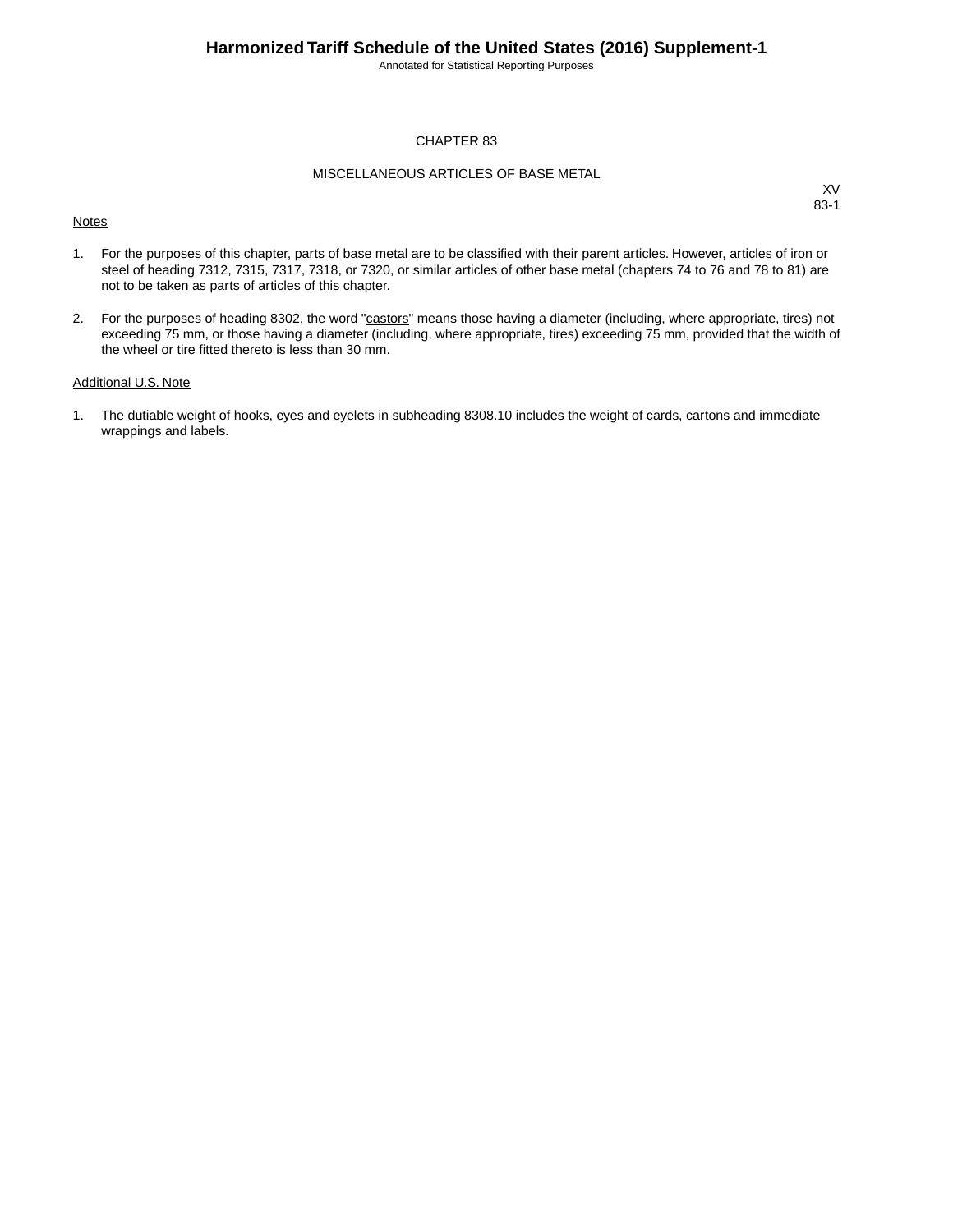Annotated for Statistical Reporting Purposes

| Heading/        | Stat.       |                                                                                                                                                                                                                                         | Unit           |         | Rates of Duty                                                                                |                |
|-----------------|-------------|-----------------------------------------------------------------------------------------------------------------------------------------------------------------------------------------------------------------------------------------|----------------|---------|----------------------------------------------------------------------------------------------|----------------|
| Subheading      | Suf-<br>fix | <b>Article Description</b>                                                                                                                                                                                                              | of<br>Quantity | General | 1<br>Special                                                                                 | $\overline{2}$ |
| 8301<br>8301.10 |             | Padlocks and locks (key, combination or electrically operated),<br>of base metal; clasps and frames with clasps, incorporating<br>locks, of base metal; keys and parts of any of the foregoing<br>articles, of base metal:<br>Padlocks: |                |         |                                                                                              |                |
| 8301.10.20 00   |             | Not of cylinder or pin tumbler construction:                                                                                                                                                                                            | .ldozl2.3%     |         | Free (A+, AU, BH,<br>CA, CL, CO, D, E,<br>IL, JO, KR, MA,<br>MX, OM, P, PA,<br>PE, SG)       | 39.5%          |
| 8301.10.40 00   |             |                                                                                                                                                                                                                                         |                |         | Free (A+, AU, BH,<br>CA, CL, CO, D, E,<br>IL, JO, KR, MA,<br>MX, OM, P, PA,<br>PE, SG)       | 29.5%          |
| 8301.10.50 00   |             |                                                                                                                                                                                                                                         | doz 3.6%       |         | Free (A, AU, BH,<br>CA, CL, CO, D, E,<br>IL, JO, KR, MA,<br>MX, OM, P, PA,<br>PE, SG)        | 28.5%          |
| 8301.10.60 00   |             | Of cylinder or pin tumbler construction:                                                                                                                                                                                                | $\log$ = 0.1%  |         | Free (A, AU, BH,<br>CA, CL, CO, D, E,<br>IL, JO, KR, MA,<br>MX, OM, P, PA,<br>PE, SG)        | 27%            |
| 8301.10.80 00   |             |                                                                                                                                                                                                                                         |                | 4.8%    | Free (A+, AU, BH,<br>CA, CL, CO, D, E,<br>IL, JO, KR, MA,<br>MX, OM, P, PA,<br>PE, SG)       | 36%            |
| 8301.10.90 00   |             |                                                                                                                                                                                                                                         |                |         | Free (A, AU, BH,<br>CA, CL, CO, D, E,<br>IL, JO, KR, MA,<br>MX, OM, P, PA,<br>PE, SG)        | 29.5%          |
| 8301.20.00      | 30<br>60    | Non-integral steering wheel immobilizer devices doz.                                                                                                                                                                                    |                | 5.7%    | Free (A, AU, B, BH, 45%<br>CA, CL, CO, D, E,<br>IL, JO, KR, MA,<br>MX, OM, P, PA,<br>PE, SG) |                |
| 8301.30.00      |             |                                                                                                                                                                                                                                         | .lkg           | 5.7%    | Free (A, AU, BH,<br>CA, CL, CO, D, E,<br>IL, JO, KR, MA,<br>MX, OM, P, PA,<br>PE, SG)        | 45%            |
|                 | 60<br>90    | Cam locks and other locks suitable for use with chests,                                                                                                                                                                                 | l kg           |         |                                                                                              |                |
|                 |             |                                                                                                                                                                                                                                         |                |         |                                                                                              |                |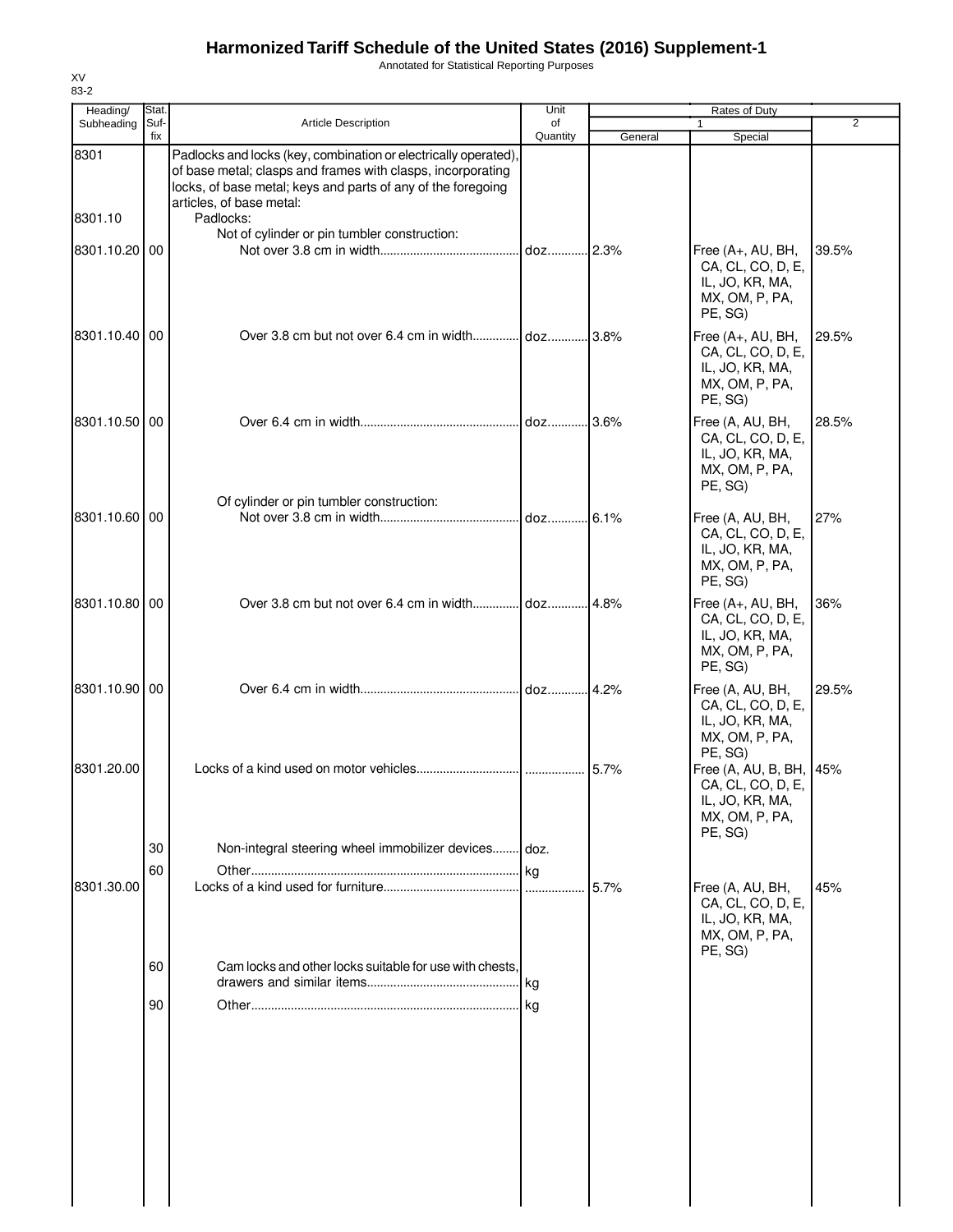Annotated for Statistical Reporting Purposes

| Heading/               | Stat.       |                                                                                                                                                                                                                                                   | Unit           |         | Rates of Duty                                                                            |                |
|------------------------|-------------|---------------------------------------------------------------------------------------------------------------------------------------------------------------------------------------------------------------------------------------------------|----------------|---------|------------------------------------------------------------------------------------------|----------------|
| Subheading             | Suf-<br>fix | Article Description                                                                                                                                                                                                                               | of<br>Quantity | General | $\mathbf{1}$<br>Special                                                                  | $\overline{2}$ |
| 8301 (con.)<br>8301.40 |             | Padlocks and locks (key, combination or electrically operated),<br>of base metal; clasps and frames with clasps, incorporating<br>locks, of base metal; keys and parts of any of the foregoing<br>articles, of base metal: (con.)<br>Other locks: |                |         |                                                                                          |                |
| 8301.40.30 00          |             |                                                                                                                                                                                                                                                   |                |         | Free (A, AU, BH,<br>CA, CL, CO, D, E,<br>IL, JO, KR, MA,<br>MX, OM, P, PA,<br>PE, SG)    | 45%            |
| 8301.40.60             |             |                                                                                                                                                                                                                                                   |                | 5.7%    | Free (A, AU, BH,<br>CA, CL, CO, D, E,<br>IL, JO, KR, MA,<br>MX, OM, P, PA,<br>PE, SG)    | 45%            |
|                        | 30          | Door locks, locksets and other locks suitable for<br>use with interior or exterior doors (except garage,                                                                                                                                          |                |         |                                                                                          |                |
| 8301.50.00             | 60<br>00    | Clasps and frames with clasps, incorporating locks kg 3.1%                                                                                                                                                                                        |                |         | Free (A, AU, BH,<br>CA, CL, CO, D, E,<br>IL, JO, KR, MA,<br>MX, OM, P, PA,<br>PE, SG)    | 45%            |
| 8301.60.00 00          |             |                                                                                                                                                                                                                                                   |                |         | Free (A, AU, B, BH,<br>CA, CL, CO, D, E,<br>IL, JO, KR, MA,<br>MX, OM, P, PA,<br>PE, SG) | 45%            |
| 8301.70.00 00          |             |                                                                                                                                                                                                                                                   |                |         | Free (A, AU, B, BH,<br>CA, CL, CO, D, E,<br>IL, JO, KR, MA,<br>MX, OM, P, PA,<br>PE, SG) | 45%            |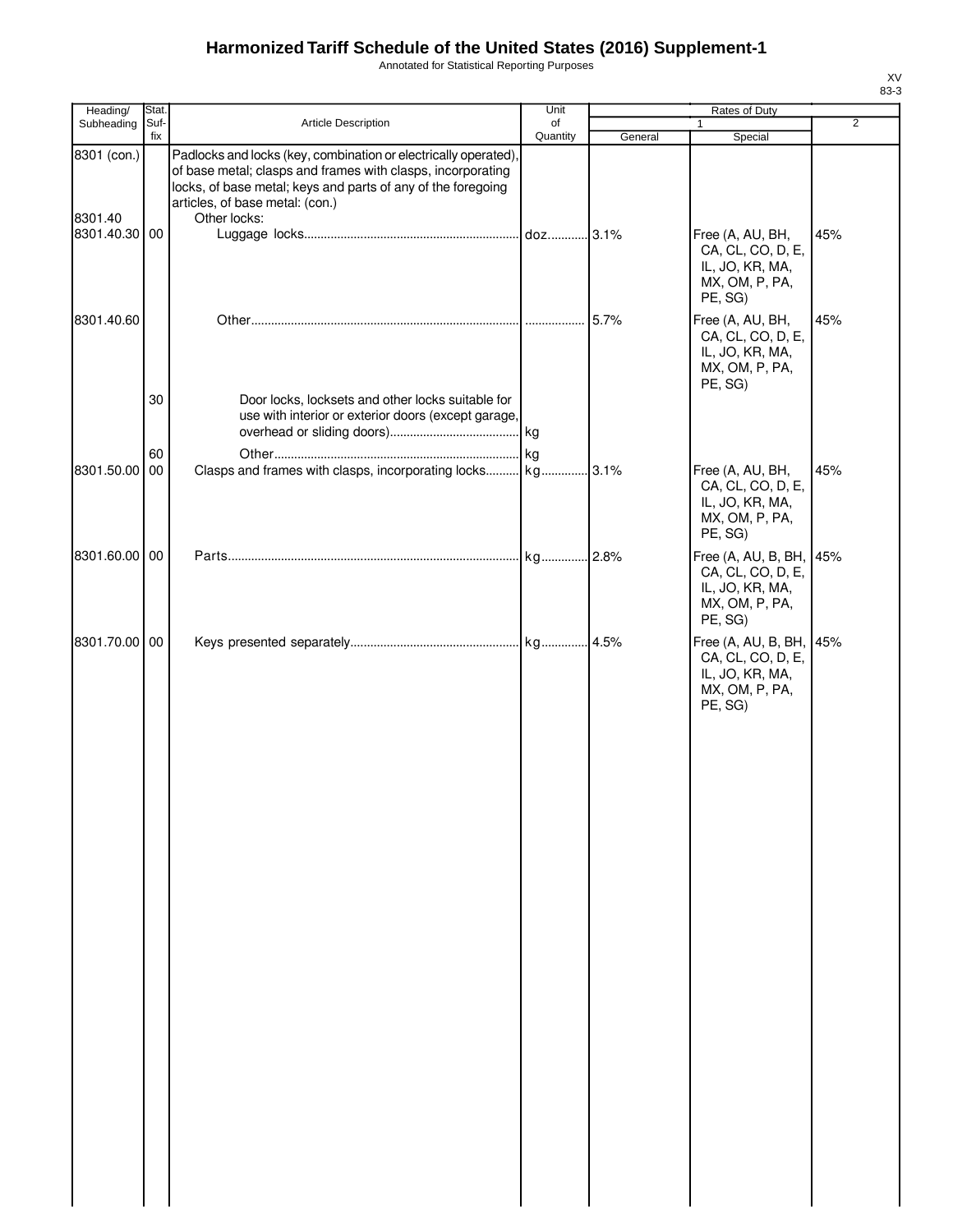Annotated for Statistical Reporting Purposes

| Heading/      | Stat.       |                                                                                                                                                                                                                                                                                                                                                                   | Unit           |         | Rates of Duty                                                                                   |     |
|---------------|-------------|-------------------------------------------------------------------------------------------------------------------------------------------------------------------------------------------------------------------------------------------------------------------------------------------------------------------------------------------------------------------|----------------|---------|-------------------------------------------------------------------------------------------------|-----|
| Subheading    | Suf-<br>fix | <b>Article Description</b>                                                                                                                                                                                                                                                                                                                                        | of<br>Quantity | General | 1<br>Special                                                                                    | 2   |
| 8302          |             | Base metal mountings, fittings and similar articles suitable for<br>furniture, doors, staircases, windows, blinds, coachwork,<br>saddlery, trunks, chests, caskets or the like; base metal hat<br>racks, hat-pegs, brackets and similar fixtures; castors with<br>mountings of base metal; automatic door closers of base metal;<br>and base metal parts thereof: |                |         |                                                                                                 |     |
| 8302.10       |             | Hinges, and parts thereof:<br>Of iron or steel, of aluminum or of zinc:                                                                                                                                                                                                                                                                                           |                |         |                                                                                                 |     |
| 8302.10.30 00 |             |                                                                                                                                                                                                                                                                                                                                                                   |                |         | Free (A, AU, B, BH,<br>CA, CL, CO, D, E,<br>IL, JO, MA, MX,<br>OM, P, PA, PE,<br>SG)<br>1% (KR) | 25% |
| 8302.10.60    |             |                                                                                                                                                                                                                                                                                                                                                                   |                |         | Free (A, AU, BH, C,<br>CA, CL, CO, D, E,<br>IL, JO, KR, MA,<br>MX, OM, P, PA,<br>PE, SG)        | 45% |
|               | 30          | Suitable for interior and exterior doors (except                                                                                                                                                                                                                                                                                                                  |                |         |                                                                                                 |     |
|               | 60          |                                                                                                                                                                                                                                                                                                                                                                   |                |         |                                                                                                 |     |
| 8302.10.90    | 90          |                                                                                                                                                                                                                                                                                                                                                                   |                | 3.4%    | Free (A, AU, B, BH,<br>C, CA, CL, CO, D,<br>E, IL, JO, KR, MA,<br>MX, OM, P, PA,                | 45% |
|               | 30          | Suitable for interior and exterior doors (except                                                                                                                                                                                                                                                                                                                  |                |         | PE, SG)                                                                                         |     |
|               | 60          |                                                                                                                                                                                                                                                                                                                                                                   |                |         |                                                                                                 |     |
| 8302.20.00    | 90<br>00    |                                                                                                                                                                                                                                                                                                                                                                   |                | .5.7%   | Free (A, AU, BH, C,<br>CA, CL, CO, D, E,<br>IL, JO, KR, MA,<br>MX, OM, P, PA,<br>PE, SG)        | 45% |
| 8302.30       |             | Other mountings, fittings and similar articles suitable for                                                                                                                                                                                                                                                                                                       |                |         |                                                                                                 |     |
| 8302.30.30    |             | motor vehicles; and parts thereof:                                                                                                                                                                                                                                                                                                                                |                | 2%      | Free (A, AU, B, BH,<br>CA, CL, CO, D, E,<br>IL, JO, KR, MA,<br>MX, OM, P, PA,<br>PE, SG)        | 25% |
|               | 10          | Pneumatic cylinders for lifting, lowering,                                                                                                                                                                                                                                                                                                                        |                |         |                                                                                                 |     |
|               | 60          |                                                                                                                                                                                                                                                                                                                                                                   |                |         |                                                                                                 |     |
| 8302.30.60    | 00          |                                                                                                                                                                                                                                                                                                                                                                   |                | 13.5%   | Free (A+, AU, B, BH, 45%<br>CA, CL, CO, D, E,<br>IL, JO, KR, MA,<br>MX, OM, P, PA,<br>PE, SG)   |     |
|               |             |                                                                                                                                                                                                                                                                                                                                                                   |                |         |                                                                                                 |     |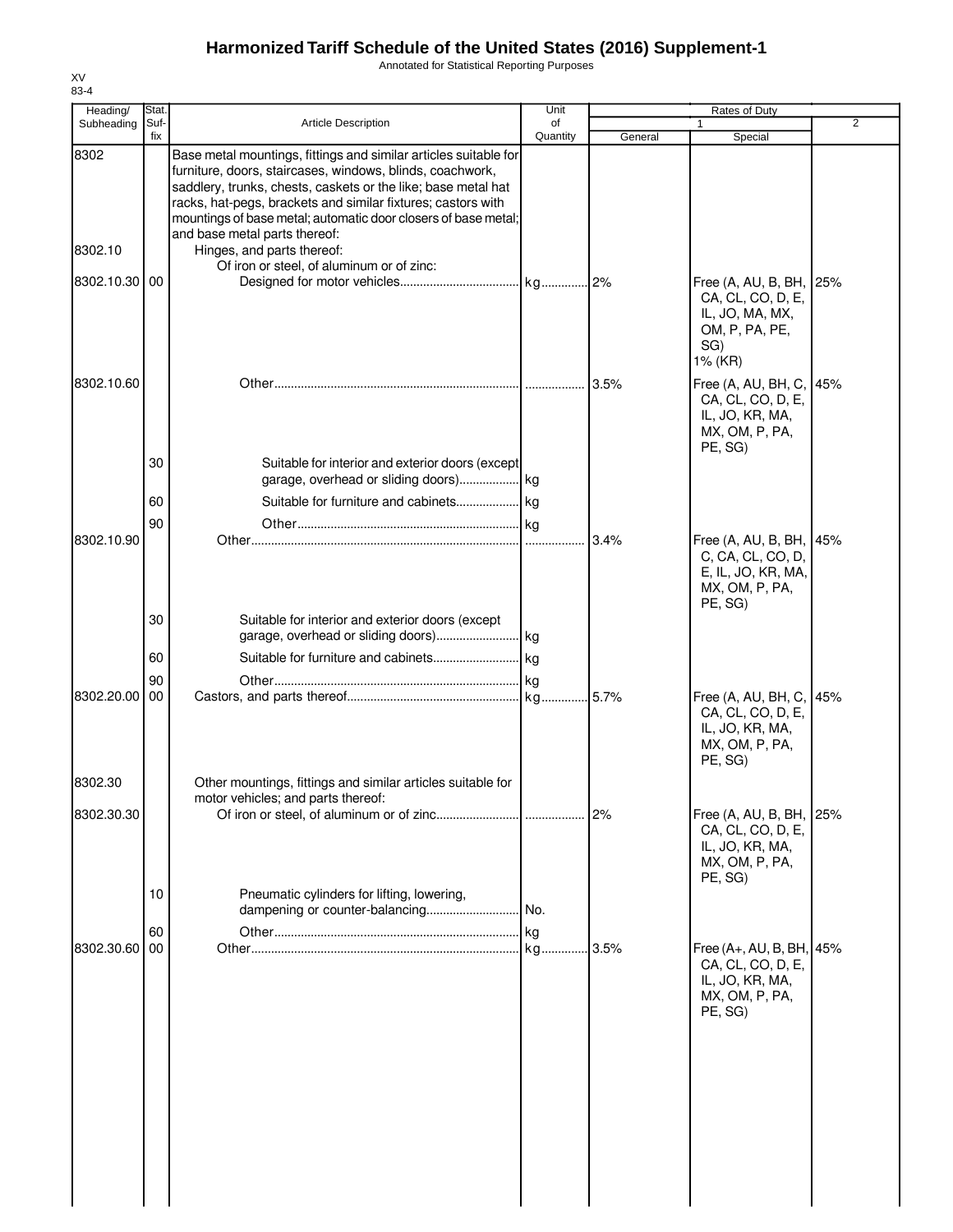Annotated for Statistical Reporting Purposes

| Heading/                             | Stat.       |                                                                                                                                                                                                                                                                                                                                                                                                                                                                                                                                   | Unit           |         | Rates of Duty                                                                            |     |
|--------------------------------------|-------------|-----------------------------------------------------------------------------------------------------------------------------------------------------------------------------------------------------------------------------------------------------------------------------------------------------------------------------------------------------------------------------------------------------------------------------------------------------------------------------------------------------------------------------------|----------------|---------|------------------------------------------------------------------------------------------|-----|
| Subheading                           | Suf-<br>fix | <b>Article Description</b>                                                                                                                                                                                                                                                                                                                                                                                                                                                                                                        | of<br>Quantity | General | 1<br>Special                                                                             | 2   |
| 8302 (con.)<br>8302.41<br>8302.41.30 | 00          | Base metal mountings, fittings and similar articles suitable for<br>furniture, doors, staircases, windows, blinds, coachwork,<br>saddlery, trunks, chests, caskets or the like; base metal hat<br>racks, hat-pegs, brackets and similar fixtures; castors with<br>mountings of base metal; automatic door closers of base metal;<br>and base metal parts thereof: (con.)<br>Other mountings, fittings and similar articles, and parts<br>thereof:<br>Suitable for buildings:<br>Door closers (except automatic door closers), and |                |         | Free (A, AU, BH,<br>CA, CL, CO, D, E,<br>IL, JO, KR, MA,<br>MX, OM, P, PA,               | 45% |
| 8302.41.60                           |             | Other:                                                                                                                                                                                                                                                                                                                                                                                                                                                                                                                            |                |         | PE, SG)<br>Free (A, AU, BH,                                                              | 45% |
|                                      | 15          | Suitable for interior and exterior doors<br>(except garage, overhead or sliding doors):<br>Doorstops, chain door fasteners, door<br>pulls, kick plates, door knockers and                                                                                                                                                                                                                                                                                                                                                         |                |         | CA, CL, CO, D, E,<br>IL, JO, KR, MA,<br>MX, OM, P, PA,<br>PE, SG)                        |     |
|                                      | 45<br>50    | For curtains, draperies and window                                                                                                                                                                                                                                                                                                                                                                                                                                                                                                |                |         |                                                                                          |     |
| 8302.41.90                           | 80          |                                                                                                                                                                                                                                                                                                                                                                                                                                                                                                                                   |                | 3.5%    | Free (A, AU, BH,<br>CA, CL, CO, D, E,<br>IL, JO, KR, MA,<br>MX, OM, P, PA,               | 45% |
|                                      | 15          | Suitable for interior and exterior doors<br>(except garage, overhead or sliding doors):<br>Doorstops, chain door fasteners, door<br>pulls, kick plates, door knockers and<br>escutcheons                                                                                                                                                                                                                                                                                                                                          | kg             |         | PE, SG)                                                                                  |     |
|                                      | 45<br>50    | For curtains, draperies and window                                                                                                                                                                                                                                                                                                                                                                                                                                                                                                |                |         |                                                                                          |     |
| 8302.42<br>8302.42.30                | 80          | Other, suitable for furniture:                                                                                                                                                                                                                                                                                                                                                                                                                                                                                                    |                | 3.9%    | Free (A, AU, BH, C,<br>CA, CL, CO, D, E,<br>IL, JO, KR, MA,<br>MX, OM, P, PA,            | 45% |
|                                      | 10          | Pneumatic cylinders for lifting, lowering,                                                                                                                                                                                                                                                                                                                                                                                                                                                                                        |                |         | PE, SG)                                                                                  |     |
|                                      | 15          |                                                                                                                                                                                                                                                                                                                                                                                                                                                                                                                                   |                |         |                                                                                          |     |
| 8302.42.60                           | 65<br>00    |                                                                                                                                                                                                                                                                                                                                                                                                                                                                                                                                   |                |         | Free (A, AU, BH, C,<br>CA, CL, CO, D, E,<br>IL, JO, KR, MA,<br>MX, OM, P, PA,<br>PE, SG) | 45% |
|                                      |             |                                                                                                                                                                                                                                                                                                                                                                                                                                                                                                                                   |                |         |                                                                                          |     |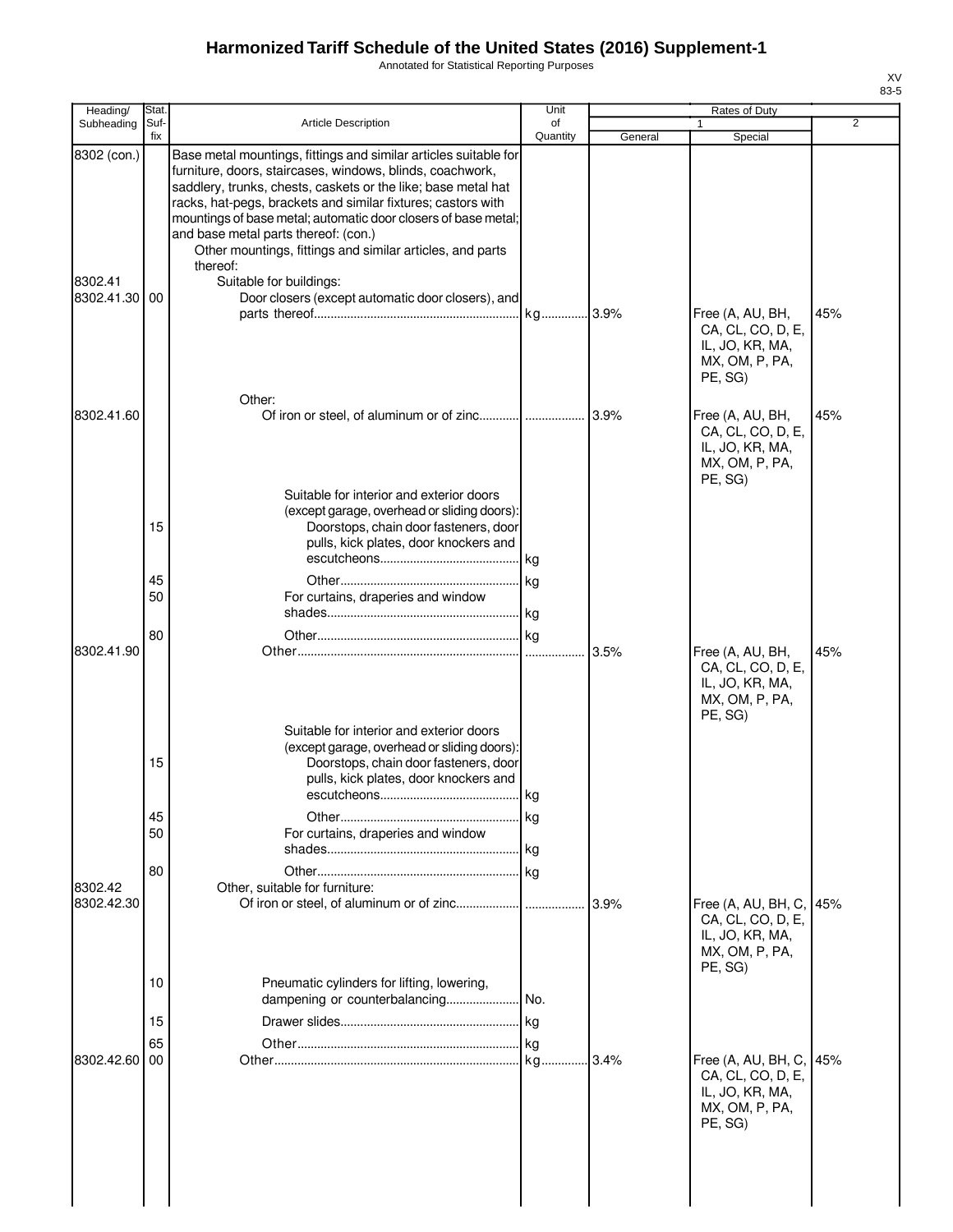Annotated for Statistical Reporting Purposes

| Heading/                    | Stat.          |                                                                                                                                                                                                                                                                                                                                                                                                                                                          | Unit           |         | Rates of Duty                                                                            |     |
|-----------------------------|----------------|----------------------------------------------------------------------------------------------------------------------------------------------------------------------------------------------------------------------------------------------------------------------------------------------------------------------------------------------------------------------------------------------------------------------------------------------------------|----------------|---------|------------------------------------------------------------------------------------------|-----|
| Subheading                  | Suf-<br>fix    | Article Description                                                                                                                                                                                                                                                                                                                                                                                                                                      | of<br>Quantity | General | 1<br>Special                                                                             | 2   |
| 8302 (con.)                 |                | Base metal mountings, fittings and similar articles suitable for<br>furniture, doors, staircases, windows, blinds, coachwork,<br>saddlery, trunks, chests, caskets or the like; base metal hat<br>racks, hat-pegs, brackets and similar fixtures; castors with<br>mountings of base metal; automatic door closers of base metal;<br>and base metal parts thereof: (con.)<br>Other mountings, fittings and similar articles, and parts<br>thereof: (con.) |                |         |                                                                                          |     |
| 8302.49                     |                | Other:<br>Harness and saddlery or riding-bridle hardware,                                                                                                                                                                                                                                                                                                                                                                                                |                |         |                                                                                          |     |
| 8302.49.20                  | 00             | and parts thereof:                                                                                                                                                                                                                                                                                                                                                                                                                                       |                |         | Free (A, AU, BH,<br>CA, CL, CO, D, E,<br>IL, JO, KR, MA,<br>MX, OM, P, PA,<br>PE, SG)    | 60% |
| 8302.49.40 00               |                | Other:                                                                                                                                                                                                                                                                                                                                                                                                                                                   |                |         |                                                                                          | 50% |
| 8302.49.60                  |                |                                                                                                                                                                                                                                                                                                                                                                                                                                                          |                |         | Free (A, AU, BH, C,<br>CA, CL, CO, D, E,<br>IL, JO, KR, MA,<br>MX, OM, P, PA,<br>PE, SG) | 45% |
|                             | 35             | Pneumatic cylinders for lifting, lowering,<br>dampening or counterbalancing<br>Other:                                                                                                                                                                                                                                                                                                                                                                    | No.            |         |                                                                                          |     |
|                             | 45             |                                                                                                                                                                                                                                                                                                                                                                                                                                                          |                |         |                                                                                          |     |
|                             | 55             | For aircraft, vessels and other vehicles<br>(except motor vehicles) of section                                                                                                                                                                                                                                                                                                                                                                           |                |         |                                                                                          |     |
| 8302.49.80                  | 85             |                                                                                                                                                                                                                                                                                                                                                                                                                                                          |                | 3.5%    | Free (A, AU, BH, C,                                                                      | 45% |
|                             | 40<br>50<br>90 | For railway vehicles, aircraft, vessels and<br>other vehicles (except motor vehicles) of<br>section XVII:                                                                                                                                                                                                                                                                                                                                                |                |         | CA, CL, CO, D, E,<br>IL, JO, KR, MA,<br>MX, OM, P, PA,<br>PE, SG)                        |     |
| 8302.50.00 00               |                | Hat-racks, hat pegs, brackets and similar fixtures, and                                                                                                                                                                                                                                                                                                                                                                                                  |                |         |                                                                                          | 40% |
| 8302.60<br>8302.60.30 00    |                | Automatic door closers, and parts thereof:                                                                                                                                                                                                                                                                                                                                                                                                               |                |         | Free (A, AU, BH, C,<br>CA, CL, CO, D, E,<br>IL, JO, KR, MA,<br>MX, OM, P, PA,<br>PE, SG) | 45% |
| 8302.60.90 00<br>8303.00.00 |                | 00 Armored or reinforced safes, strong-boxes and doors and safe                                                                                                                                                                                                                                                                                                                                                                                          |                |         | Free (A, AU, BH,<br>CA, CO, D, E, IL,<br>JO, KR, MA, MX,<br>OM, P, PA, PE,<br>SG)        | 45% |
|                             |                | deposit lockers for strong-rooms, cash or deed boxes and the                                                                                                                                                                                                                                                                                                                                                                                             |                |         | Free (A, AU, BH,<br>CA, CL, CO, D, E,<br>IL, JO, KR, MA,<br>MX, OM, P, PA,<br>PE, SG)    | 45% |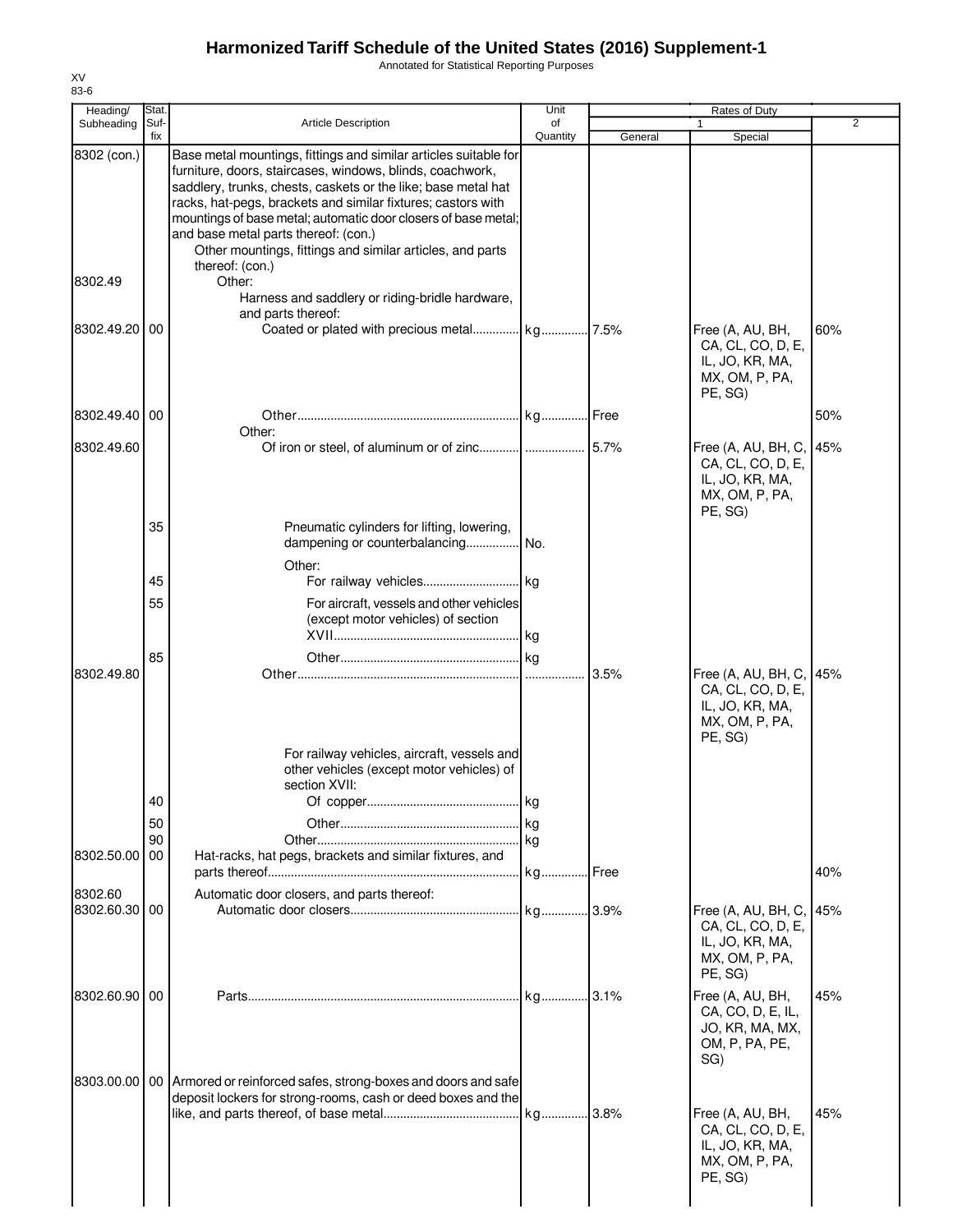Annotated for Statistical Reporting Purposes

| Heading/           | Stat.       |                                                                                                                                                                                                                                                               | Unit           |         | Rates of Duty                                                                         |     |
|--------------------|-------------|---------------------------------------------------------------------------------------------------------------------------------------------------------------------------------------------------------------------------------------------------------------|----------------|---------|---------------------------------------------------------------------------------------|-----|
| Subheading         | Suf-<br>fix | <b>Article Description</b>                                                                                                                                                                                                                                    | of<br>Quantity | General | $\mathbf{1}$<br>Special                                                               | 2   |
| 8304.00.00         |             | 00 Desk-top filing or card-index cabinets, paper trays, paper rests,<br>pen trays, office-stamp stands and similar office or desk<br>equipment and parts thereof, of base metal, other than office                                                            |                |         | Free (A, AU, BH,<br>CA, CL, CO, D, E,<br>IL, JO, KR, MA,<br>MX, OM, P, PA,            | 45% |
| 8305<br>8305.10.00 |             | Fittings for looseleaf binders or files, letter clips, letter corners,<br>paper clips, indexing tags and similar office articles, and parts<br>thereof, of base metal; staples in strips (for example, for offices,<br>upholstery, packaging), of base metal: |                |         | PE, SG)<br>Free (A, AU, BH,<br>CA, CL, CO, D, E,<br>IL, JO, KR, MA,<br>MX, OM, P, PA, | 45% |
|                    | 10          |                                                                                                                                                                                                                                                               |                |         | PE, SG)                                                                               |     |
|                    | 50          |                                                                                                                                                                                                                                                               |                |         |                                                                                       |     |
| 8305.20.00         | 00          |                                                                                                                                                                                                                                                               |                |         |                                                                                       | 4%  |
| 8305.90            |             | Other, including parts:                                                                                                                                                                                                                                       |                |         |                                                                                       |     |
| 8305.90.30         | 10          |                                                                                                                                                                                                                                                               |                |         |                                                                                       | 45% |
|                    | 50          |                                                                                                                                                                                                                                                               |                |         |                                                                                       |     |
| 8305.90.60         | 00          |                                                                                                                                                                                                                                                               |                |         | Free (A, AU, BH,<br>CA, CL, CO, D, E,<br>IL, JO, KR, MA,<br>MX, OM, P, PA,<br>PE, SG) | 45% |
| 8306               |             | Bells, gongs and the like, nonelectric, of base metal; statuettes<br>and other ornaments, of base metal; photograph, picture or<br>similar frames, of base metal; mirrors of base metal; and base<br>metal parts thereof:                                     |                |         |                                                                                       |     |
| 8306.10.00         | 00          |                                                                                                                                                                                                                                                               |                |         | Free (A, AU, BH,<br>CA, CL, CO, D, E,<br>IL, JO, KR, MA,<br>MX, OM, P, PA,<br>PE, SG) | 50% |
|                    |             | Statuettes and other ornaments, and parts thereof:                                                                                                                                                                                                            |                |         |                                                                                       |     |
| 8306.21.00 00      |             |                                                                                                                                                                                                                                                               |                |         | Free (A, AU, BH,<br>CA, CL, CO, D, E,<br>IL, JO, KR, MA,<br>MX, OM, P, PA,<br>PE, SG) | 65% |
| 8306.29.00         | 00          |                                                                                                                                                                                                                                                               |                |         |                                                                                       | 46% |
| 8306.30.00         | 00          | Photograph, picture or similar frames; mirrors; and parts                                                                                                                                                                                                     |                |         | Free (A, AU, BH,<br>CA, CL, CO, D, E,<br>IL, JO, KR, MA,<br>MX, OM, P, PA,<br>PE, SG) | 45% |
|                    |             |                                                                                                                                                                                                                                                               |                |         |                                                                                       |     |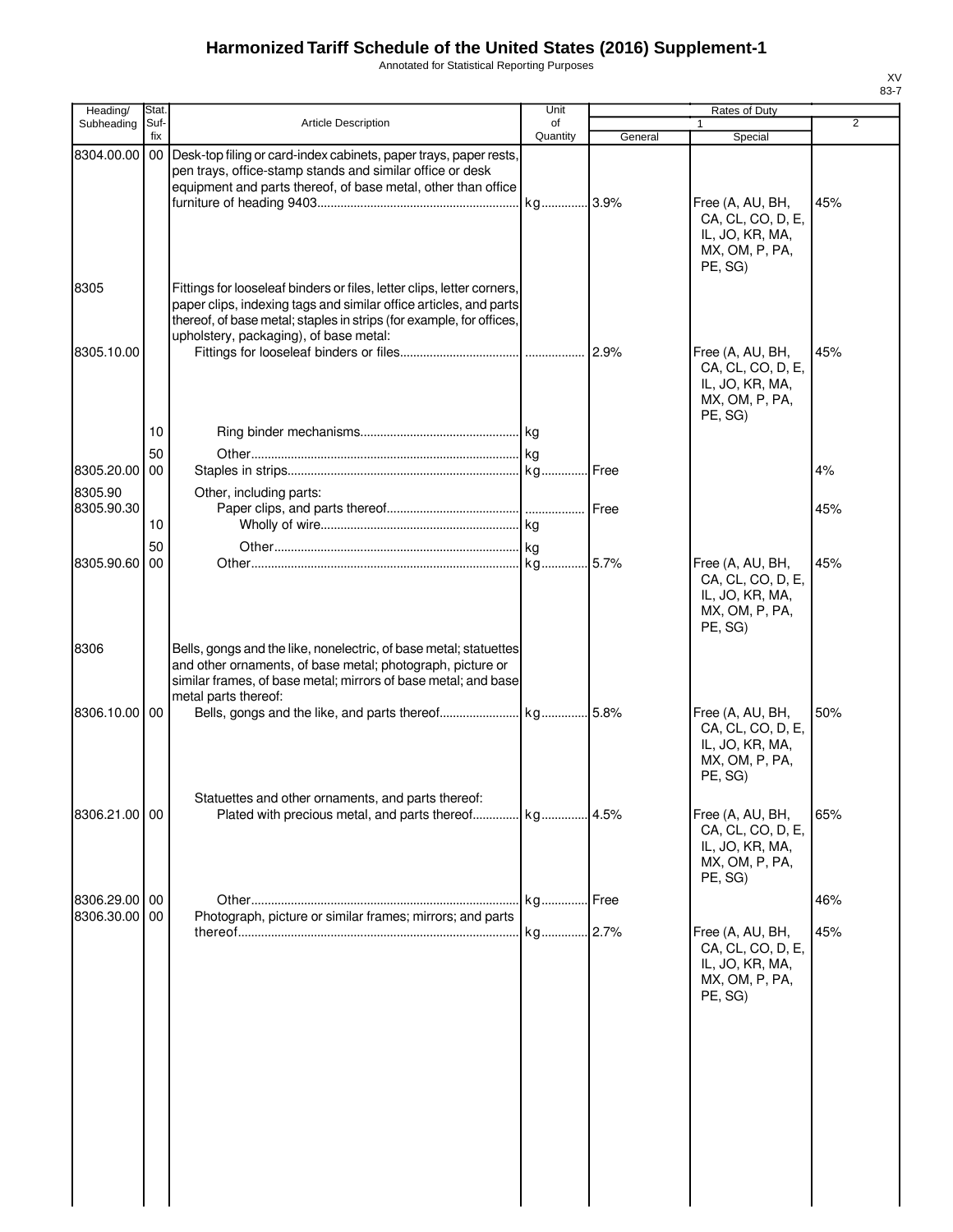Annotated for Statistical Reporting Purposes

| Heading/                      | Stat.       |                                                                                                                                                                                                                                                                                                                     | Unit           |         | Rates of Duty                                                                               | $\overline{2}$ |
|-------------------------------|-------------|---------------------------------------------------------------------------------------------------------------------------------------------------------------------------------------------------------------------------------------------------------------------------------------------------------------------|----------------|---------|---------------------------------------------------------------------------------------------|----------------|
| Subheading                    | Suf-<br>fix | <b>Article Description</b>                                                                                                                                                                                                                                                                                          | of<br>Quantity | General | 1<br>Special                                                                                |                |
| 8307<br>8307.10<br>8307.10.30 | 00          | Flexible tubing of base metal, with or without fittings:<br>Of iron or steel:                                                                                                                                                                                                                                       |                |         | Free (A, AU, B, BH,<br>C, CA, CL, CO, D,<br>E, IL, JO, KR, MA,<br>MX, OM, P, PA,<br>PE, SG) | 30%            |
| 8307.10.60 00                 |             |                                                                                                                                                                                                                                                                                                                     |                |         | Free (A, AU, B, BH,<br>CA, CL, CO, D, E,<br>IL, JO, KR, MA,<br>MX, OM, P, PA,<br>PE, SG)    | 30%            |
| 8307.90<br>8307.90.30 00      |             | Of other base metal:                                                                                                                                                                                                                                                                                                |                |         | Free (A, AU, B, BH,<br>C, CA, CL, CO, D,<br>E, IL, JO, KR, MA,<br>MX, OM, P, PA,<br>PE, SG) | 30%            |
| 8307.90.60 00                 |             |                                                                                                                                                                                                                                                                                                                     |                |         | Free (A, AU, B, BH,<br>CA, CL, CO, D, E,<br>IL, JO, KR, MA,<br>MX, OM, P, PA,<br>PE, SG)    | 30%            |
| 8308<br>8308.10.00 00         |             | Clasps, frames with clasps, buckles, buckle clasps, hooks,<br>eyes, eyelets and the like and parts thereof, of base metal, of<br>a kind used for clothing, footwear, awnings, handbags, travel<br>goods or other made up articles; tubular or bifurcated rivets of<br>base metal; beads and spangles of base metal: |                |         | Free (A, AU, BH,                                                                            | $10¢/kg + 25%$ |
| 8308.20                       |             | Tubular or bifurcated rivets:                                                                                                                                                                                                                                                                                       |                |         | CA, CL, CO, D, E,<br>IL, JO, KR, MA,<br>MX, OM, P, PA,<br>PE, SG)                           |                |
| 8308.20.30 00                 |             | Of iron or steel and not brightened, not lathed and not                                                                                                                                                                                                                                                             |                |         |                                                                                             | $2.2$ ¢/kg     |
| 8308.20.60 00<br>8308.90      |             | Other, including parts:                                                                                                                                                                                                                                                                                             |                |         |                                                                                             | 45%            |
| 8308.90.30 00                 |             |                                                                                                                                                                                                                                                                                                                     |                |         |                                                                                             | 40%            |
| 8308.90.60 00                 |             | Buckles and buckle clasps, and parts thereof kg 3.9%                                                                                                                                                                                                                                                                |                |         | Free (A, AU, B, BH,<br>CA, CL, CO, D, E,<br>IL, JO, KR, MA,<br>MX, OM, P, PA,<br>PE, SG)    | 45%            |
| 8308.90.90 00                 |             |                                                                                                                                                                                                                                                                                                                     |                |         | Free (A, AU, B, BH,<br>CA, CL, CO, D, E,<br>IL, JO, KR, MA,<br>MX, OM, P, PA,<br>PE, SG)    | 65%            |
| 8309                          |             | Stoppers, caps and lids (including crown corks, screw caps<br>and pouring stoppers), capsules for bottles, threaded bungs,<br>bung covers, seals and other packing accessories, and parts<br>thereof, of base metal:                                                                                                |                |         |                                                                                             |                |
| 8309.10.00 00                 |             | Crown corks (including crown seals and caps), and parts                                                                                                                                                                                                                                                             |                |         |                                                                                             | 45%            |
| 8309.90.00 00                 |             |                                                                                                                                                                                                                                                                                                                     |                |         | Free (A, AU, BH,<br>CA, CL, CO, D, E,<br>IL, JO, KR, MA,<br>MX, OM, P, PA,<br>PE, SG)       | 45%            |
|                               |             |                                                                                                                                                                                                                                                                                                                     |                |         |                                                                                             |                |

XV